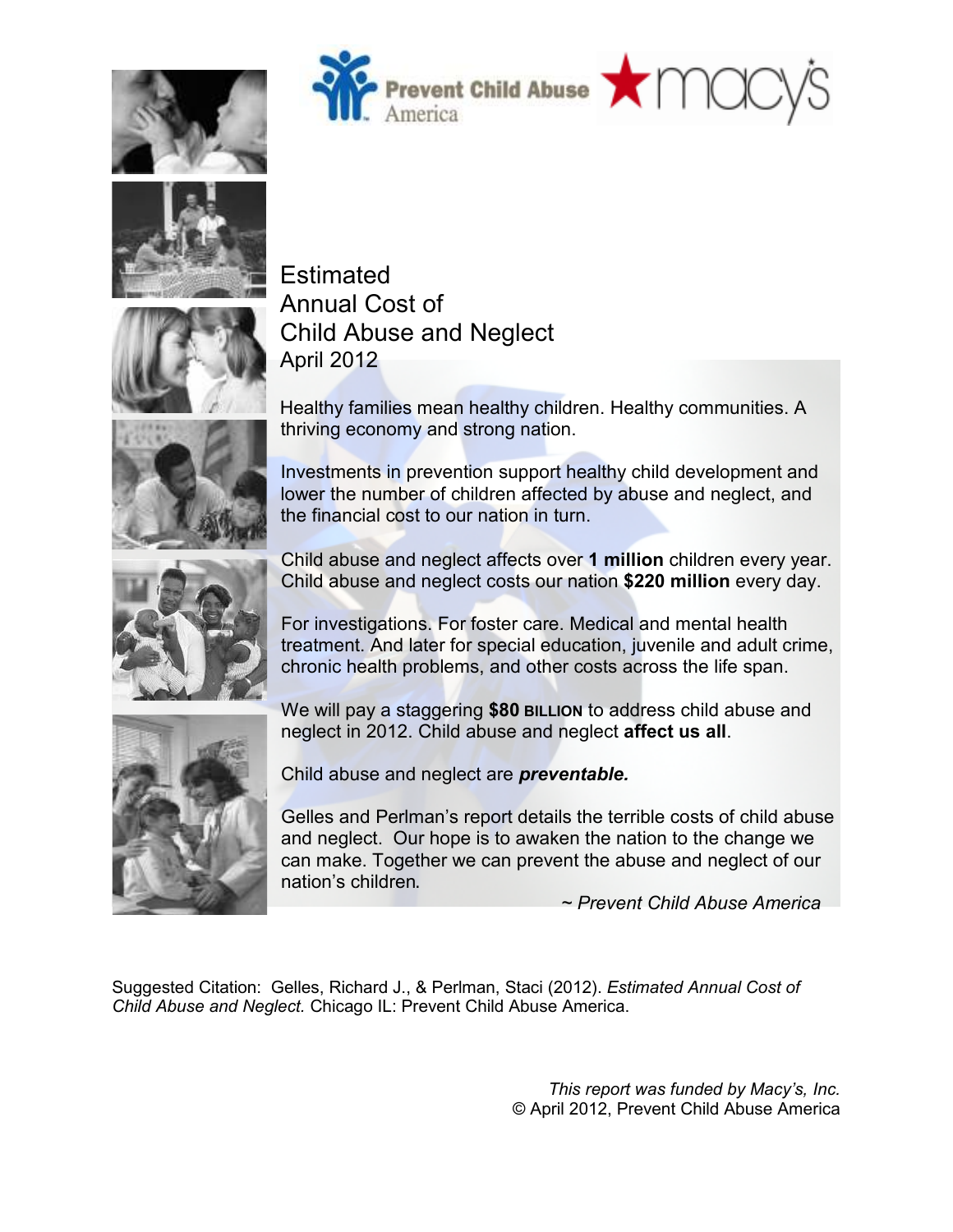# Prevent Child Abuse America Chicago, Illinois

# **Estimated Annual Cost of Child Abuse and Neglect**

Richard J. Gelles, Ph.D.<sup>a</sup> and Staci Perlman, Ph.D.<sup>b</sup>

At least 1.25 million children in the United States experienced child maltreatment in 2005-2006 (Sedlak et al., 2010). Victims of child maltreatment are at high risk for a host of adverse shortand long-term outcomes, including chronic health problems, mental health issues, developmental delays, poor educational well-being, and future involvement with the criminal justice system. The injuries and adverse outcomes associated with child maltreatment underscore the importance of identifying effective and cost-effective prevention strategies.

There have been a number of attempts to estimate the societal costs of child maltreatment. Deborah Daro (1988) first estimated that the immediate cost of hospitalizing maltreated children was \$20 million annually; rehabilitation and special education cost \$7 million; and, foster care cost \$460 million. Daro calculated that the longer term costs of maltreatment included \$14.8 million for juvenile court and detention, \$646 million for long-term foster care, and future lost earnings of maltreated children of between \$658 million and \$1.3 billion. Miller and his colleagues (Miller, Cohen, & Wiersema, 1996) calculated that the cost of child maltreatment in 1993 was \$56 billion.

Prevent Child Abuse America has published two estimates of the costs of child maltreatment. Fromm (2001) stated that the total direct and indirect cost of child abuse and neglect was \$94 billion. Direct costs included hospitalization, chronic health problems, mental health costs, costs incurred by the child welfare system, law enforcement, and costs of the judicial system. Indirect costs included special education, mental health and health care—not directly resulting from abuse or neglect, juvenile delinquency, lost work productivity, and adult criminality. The number of victims of child abuse and neglect was based on the "harm standard" definition of child maltreatment employed in the Third National Incidence Study of Child Abuse and Neglect (Sedlak & Broadhurst, 1996). Based on the "harm standard" there were 1,553,000 children who were abused and neglected in the United States in 1993.

Updating Fromm's estimates from 2001, Wang and Holton (2007) set the cost of child abuse and neglect at \$103.8 billion in 2007. Since the data from the Fourth National Incidence Study of Child Abuse and Neglect were still being analyzed in 2007, Wang and Holton used the same number of abused children (1,553,800) in their 2007 update as was used by Fromm (2001). Wang and Holton employed the same categories as Fromm (2001) and adjusted costs for inflation.

Corso and Fertig (2010) identified several limitations with the Wang and Holton (2007) cost calculations. First, Corso and Fertig note that several of the cost estimates are based on an

**b** School of Social Work, Kutztown University



 $\overline{a}$ 

<sup>&</sup>lt;sup>a</sup> School of Social Policy and Practice, University of Pennsylvania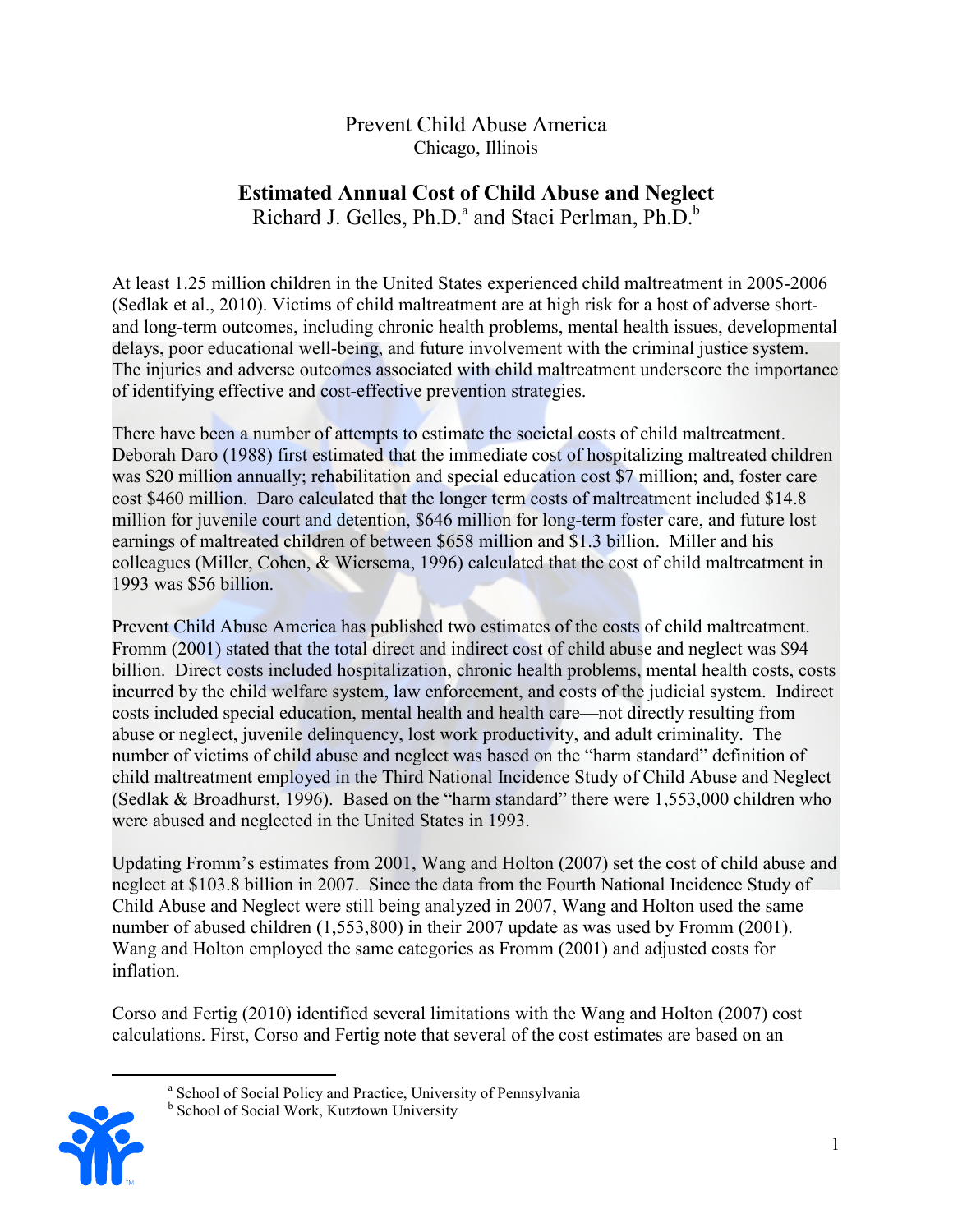average overall cost, as opposed to the marginal adjusted cost associated with child maltreatment. Second, Corso and Fertig note that the direct cost associated with hospitalization was based on the charges for services and not the actual cost of the services. Third, Corso and Fertig note that in some instances, annual costs are reported, and in others lifetime costs are reported (notably, cost of lost productivity).

The present report addresses the Corso and Fertig (2010) critique and includes additional refinements. We use Wang and Holton's (2007) categories of direct and indirect costs and add two additional indirect costs: early intervention and homelessness. Cost estimates for each of the indirect costs (early intervention, special education, adult homelessness, juvenile delinquency, and involvement in the criminal justice system (i.e. *the additional cost of treating a maltreated child*, over and above the cost of treating a child who has not been victimized). For the hospitalization calculation for treating severe abuse, we addressed the Corso and Fertig critique by employing the cost-to-charge ratio. Additionally, all costs reported are the *annual* costs associated with child maltreatment – and not *lifetime* costs<sup>c</sup>.

While we would have preferred to produce a cost estimate that was comparable to Fromm (2001) or Wang and Holton's (2007) estimates, the adjustments we made in response to critiques of earlier attempts to calculate the economic impact of child maltreatment means that our calculations cannot be used to determine whether the cost of child maltreatment or the cost per child is changing over time.

# 2012 Cost Estimate

Incidence of Child Maltreatment. The calculation of cost estimates of child maltreatment is based on the most recent estimate of the incidence of child maltreatment in the United States. The Fourth National Incidence Study of Child Abuse and Neglect (Sedlak et al., 2010) employed the same "harm standard" definition as was used in the Third National Incidence Study of Child Abuse and Neglect (Sedlak & Broadhurst, 1996). An estimated 1,256,600 children were victims of child maltreatment in the study years 2005-2006.

Costs. Our initial calculation of the 2012 costs of child maltreatment used the same direct and indirect cost categories as those used by Wang and Holton  $(2007)^d$ . The total direct and indirect cost of child maltreatment is \$78,405,740,013**.** Adding in two new categories of costs— indirect costs of early intervention (\$**247,804,537**) and emergency/transitional housing (\$**1,606,866,538**) increases the total costs to \$**80,260,411,087**.

<sup>&</sup>lt;sup>d</sup> Direct costs: hospitalization, mental health care system, child welfare system services, and law enforcement. Indirect costs: special education, juvenile delinquency, mental health and health care, adult criminal justice system, and lost productivity.



<sup>&</sup>lt;u>.</u> <sup>c</sup> A new study of the economic burden of child maltreatment in the United States calculated that the lifetime costs of child maltreatment are \$210,012 per child in 2010 dollars, including \$32,648 in childhood health care costs; \$10,530 in adult medical costs; \$144,360 in productivity losses; \$7,728 in child welfare costs; \$6,747 in criminal justice costs; and \$7,999 in special education costs. The estimated average lifetime cost per death is \$1,272,900, including \$14,100 in medical costs and \$1,258,800 in productivity losses. The total lifetime economic burden resulting from new cases of fatal and nonfatal child maltreatment in the United States in 2008 is approximately \$124 billion (Fang, Brown, Florence, & Mercy, 2012).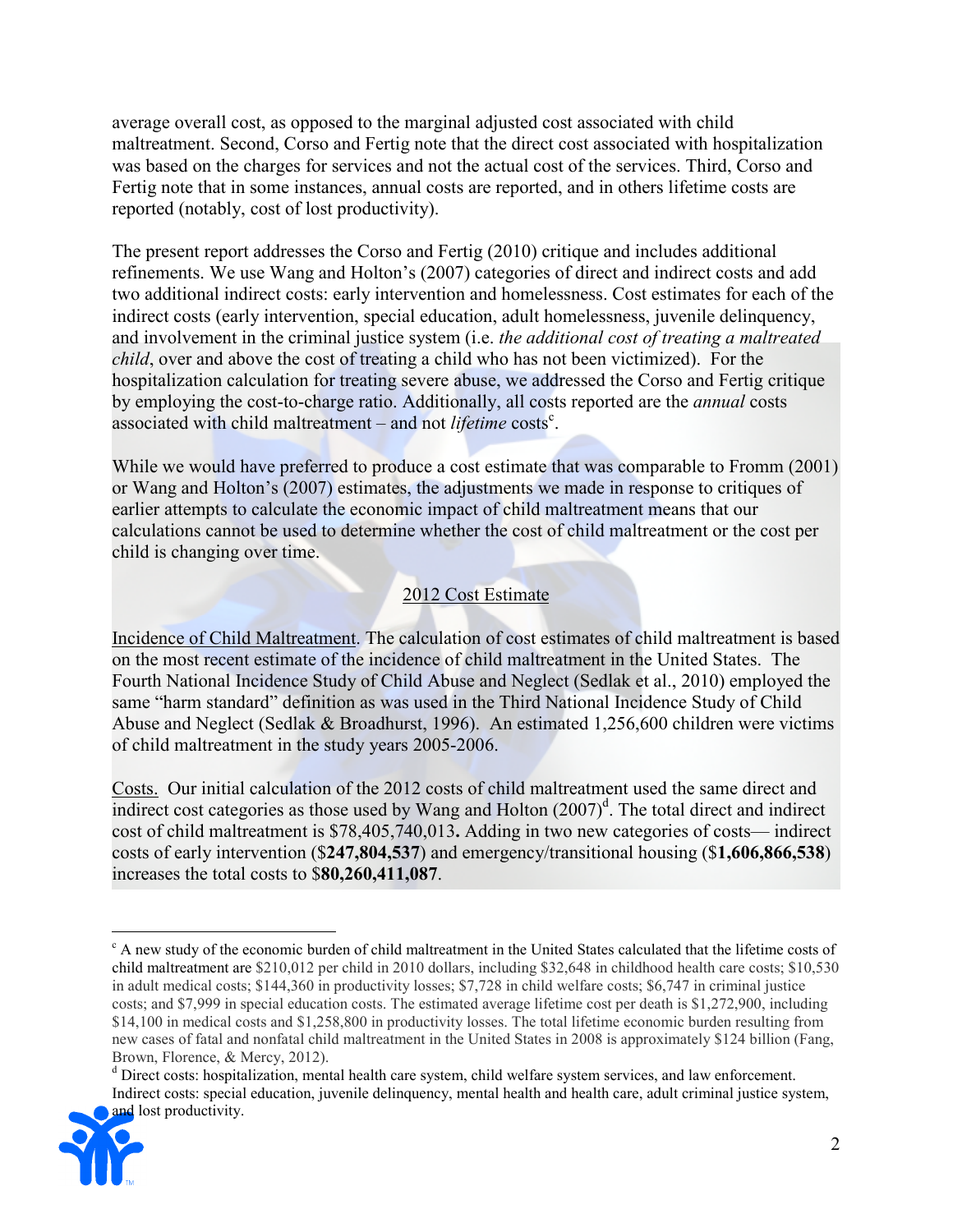In conclusion, the decline in the number of recognized and reported victims of child abuse and neglect by nearly 300,000 children means that, even after accounting for inflation, there is a lower overall cost of child abuse and neglect. As noted earlier, while we cannot compare the current calculations to earlier estimates, one validity check of our cost estimate is the fact that as child abuse and neglect numbers declined in the last decade, so did the incidence of juvenile delinquency and adult crime. Thus, we believe our estimate of the decrease in the indirect cost of child abuse and neglect is accurate.

Child abuse and neglect, even with the decline in number of victims, still exacts a brutal and costly toll on the victims. The cost to society, while apparently lower than a decade ago, is still significant. Only a reduction in the occurrence of child maltreatment abates the cost to our children and our nation.

# **The Costs of Child Abuse and Neglect**

**Direct Costs.** The direct costs of child abuse and neglect include hospitalization of injured children and the mental health costs of treating victims of physical abuse, emotional abuse, sexual abuse, emotional neglect, and physical neglect. In addition, there are the costs of operating a child welfare system that is responsible for receiving reports of suspected abuse and neglect, screening and investigating reports, providing in-home services to families substantiated for abuse and neglect, and providing out-of-home care for children removed from abusive or neglectful homes. Lastly, direct costs include the cost of law enforcement. Police will sometimes participate in child maltreatment investigations and arrest perpetrators who not only maltreat their children but violate state criminal law. Prosecutors work for both the child welfare system and the criminal system and child maltreatment cases are heard in family and juvenile court as well as criminal court.

This report uses the estimates of the extent of child abuse and neglect reported in the Fourth National Study of Child Abuse and Neglect and cost estimates throughout the report have been adjusted to 2012 dollars. We calculated that the direct costs of child abuse and neglect were \$**33,333,619,510**.

**Indirect Costs.** The indirect costs of child abuse and neglect are those costs associated with the consequences or impact of maltreatment on children. As a result of being victims of abuse and neglect, many children require special education services as well as early intervention services to manage developmental delays. Maltreated children are also more likely to engage in juvenile delinquency and adult criminal behavior compared to children who do not experience abuse and neglect (Widom & Maxfield, 2001). Furthermore, research demonstrates that children who experience abuse are disproportionately more likely to experience homelessness as adults (Herman, Susser, Struening, & Link, 1997). As a result, child maltreatment leads to additional housing, juvenile justice and adult criminal justice expenditures. The developmental and behavioral impact of child maltreatment also leads to lost worker productivity. We estimate that the total indirect costs of child maltreatment were **\$46,926,791,578**.

Combining the direct and indirect costs of child abuse and neglect, the cost to society of the 1.2 million maltreated children in years 2005-2006 adjusted to 2012 dollars is \$**80,260,411,087**. The

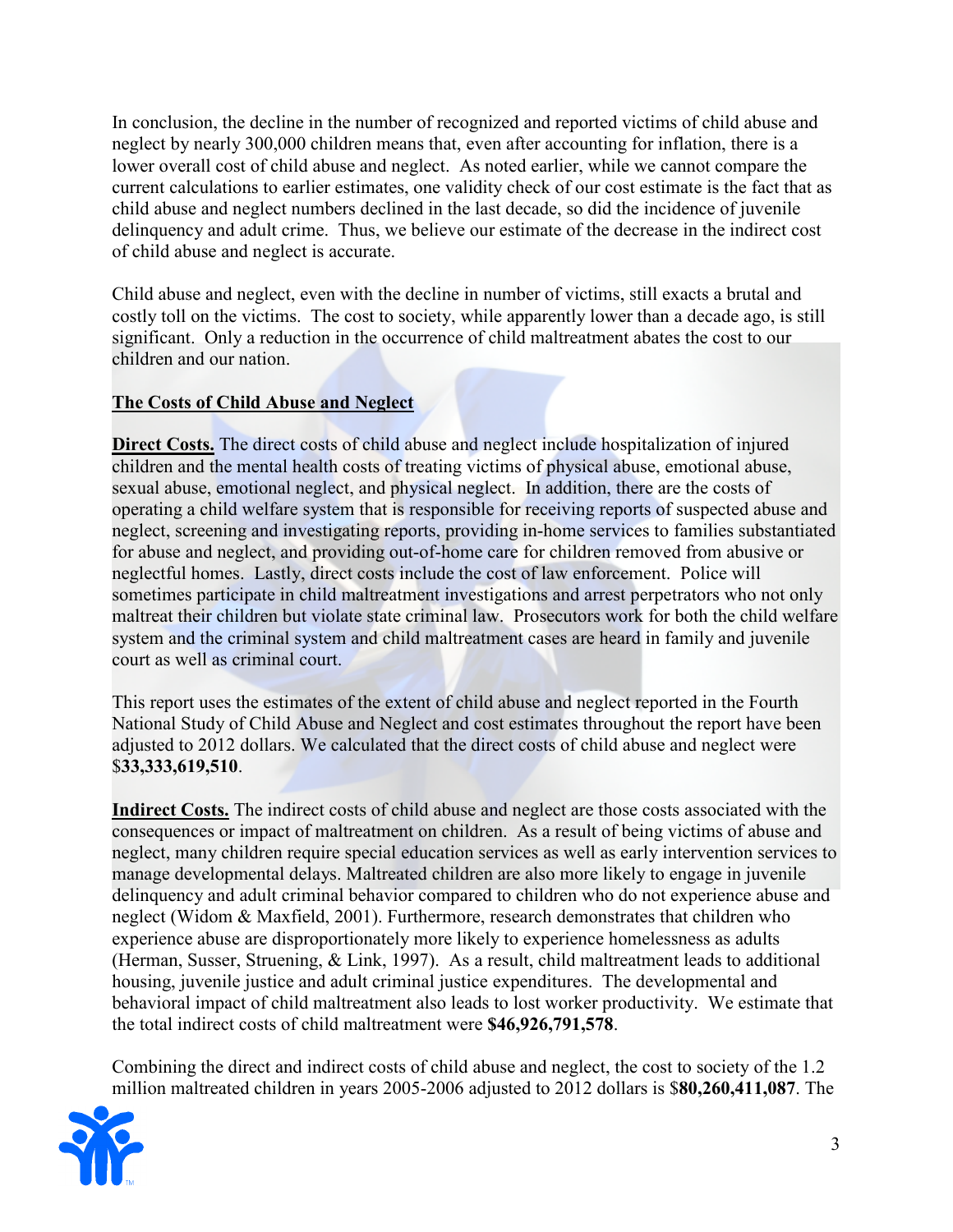total yearly cost of each abused or neglected child in the United States is \$**63,871**.

Cost Calculations

Direct Costs

**Acute Medical Treatment – based on the cost of treating trauma or joint disorders for children experiencing serious harm.** An estimated 487,900 children experienced serious harm in 2005-2006 (Sedlak et al., 2010). Although most severely maltreated children do not require hospitalization, our cost estimate serves as a proxy for a range of medical expenses resulting from maltreatment, and we therefore assume that 50% of these children require some type of medical treatment (Daro, 1988). Adjusting for cost-to-charge ratio and inflation yields a cost of \$11,919 per case to treat trauma, fractures, or other joint injuries (Healthcare Cost and Utilization Project, 2012<sup>e</sup>); the cost of acute medical treatment for child victims of maltreatment is **\$2,907,592,094.<sup>f</sup>**

**Mental Health Care System.** The direct costs of mental health services are based on estimates derived from the Fourth National Study of Child Abuse and Neglect for each type of child maltreatment:

| Physical Abuse:            | 323,000 |
|----------------------------|---------|
| <b>Emotional Abuse</b>     | 148,500 |
| <b>Sexual Abuse</b>        | 135,300 |
| <b>Emotional Neglect</b>   | 193,400 |
| <b>Educational Neglect</b> | 360,500 |

According to National Institute of Justice data, the costs of treating the mental health issues related to each form of maltreatment are the following (Miller, Cohen, & Wiersema, 1996):

|                            | Miller et al. (1996) | Adjusted for Inflation--2012 |
|----------------------------|----------------------|------------------------------|
| Physical Abuse             | \$2,700              | \$4,286                      |
| <b>Emotional Abuse</b>     | \$2,700              | \$4,286                      |
| Sexual Abuse               | \$5,800              | \$9,206                      |
| <b>Emotional Neglect</b>   | \$2,700              | \$4,286                      |
| <b>Educational Neglect</b> | \$910                | \$1,444                      |

Based on the number of victims and cost estimates, the annual mental health cost of child maltreatment is **\$1,153,978,175.**

**Child Welfare System.** Child Trends released a study estimating the public child welfare expenditures, including federal, state, and local costs, associated with child abuse and neglect in 2006 to be \$25.7 billion (DeVooght, Allen, & Geen, 2008). Our estimate is based on

If In comparison, the medical cost estimate of \$2703 per child (in 2003 dollars) used by Fang et al., (2012) would yield a marginal adjusted cost of \$4.2 billion in this report, suggesting that our estimate is quite conservative.



 $\overline{a}$  $e^A$  cost of \$11,156 (2009 dollars) was obtained from http://hcupnet.ahrg.gov, see Technical Appendix for more information. This figure is adjusted to hospital costs using a cost-to-charge ratio.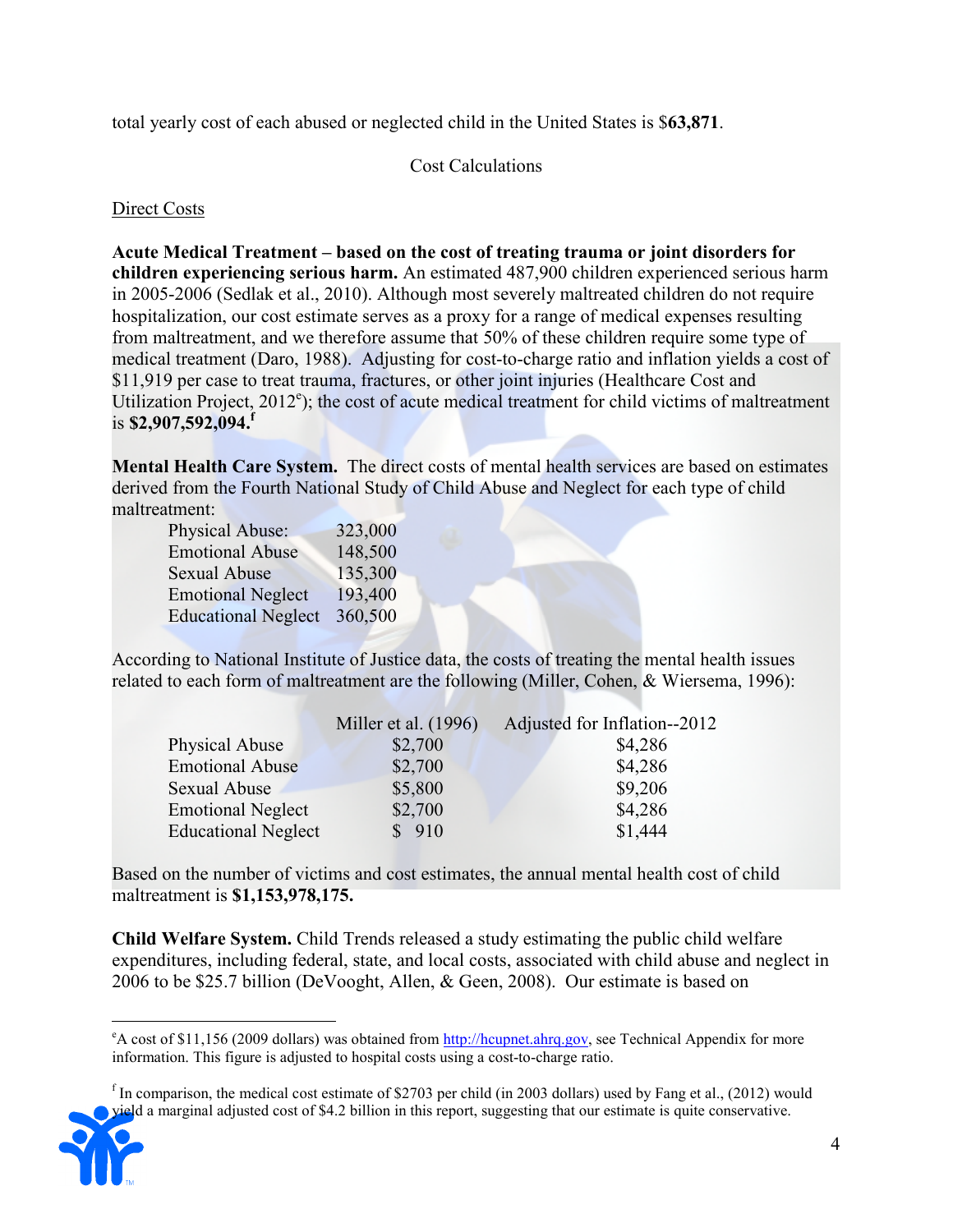recalculating this cost based on an adjustment for inflation. The total cost of public child welfare services is **\$29,237,770,193.** 

**Law Enforcement**. The National Institute of Justice (Miller, Cohen, & Wiersema, 1996) estimated the following costs of police services for intervention for each type of child maltreatment:

|                          | Miller et al. $(1996)$ | Adjusted for Inflation--2012 |
|--------------------------|------------------------|------------------------------|
| Physical Abuse           | \$20                   | \$32                         |
| <b>Emotional Abuse</b>   | \$20                   | \$32                         |
| Sexual Abuse             | \$56                   | \$89                         |
| <b>Emotional Neglect</b> | \$20                   | \$32                         |
| Educational Neglect \$2  |                        | \$3                          |

Based on the number of victims and cost estimates, the annual law enforcement costs of child maltreatment are **\$34,279,048.** 

### **TOTAL DIRECT COSTS: \$33,333,619,509.64**

#### Indirect Costs

The indirect costs of child abuse and neglect are the costs associated with the consequences and secondary effects of victimization. The long term costs are based on research that examines the effects of abuse and neglect on child victims. Since the consequences continue across the developmental life span, adults continue to incur a cost of childhood victimization.

**Special Education.** Approximately 1 in 5 maltreated children of school age (21%, nearly 264,000 children) has a learning disorder that requires special education services (ACF, 2005). Based on national estimates, the rate of special education service utilization for children who have been maltreated is 6% higher than the rate of special education service utilization in the general population (Jonson-Reid, Drake, Kim, Porterfield, & Han, 2004). At an adjusted cost of \$10,958 for special education services (Reynolds, Temple, Robertson, & Mann, 2002) for the additional 6% of maltreated children receiving special education services, the total annual cost is **\$826,174,734.** 

**Early Intervention.** Based on data from the National Survey of Child and Adolescent Wellbeing (ACF, 2005), 36% of children birth to five years in the child welfare system require early intervention services, in comparison to 13% in the general population of young children (Rosenberg, Zhang, & Robinson, 2008), a marginal increase of 23% of children. The cost of early intervention services is estimated to be \$4,086 per child (Kochanek & Costa, 1997), after adjusting for inflation. Based on the increased percent of maltreated children birth to five years in need of EI services, the total cost of early intervention services is **\$247,804,537.**

**Emergency/Transitional Housing.** Research suggests that children who experience abuse are disproportionately more likely than their peers to experience homelessness as adults. Of adults who experienced childhood physical abuse, 27.8% of them experienced homelessness as adults,

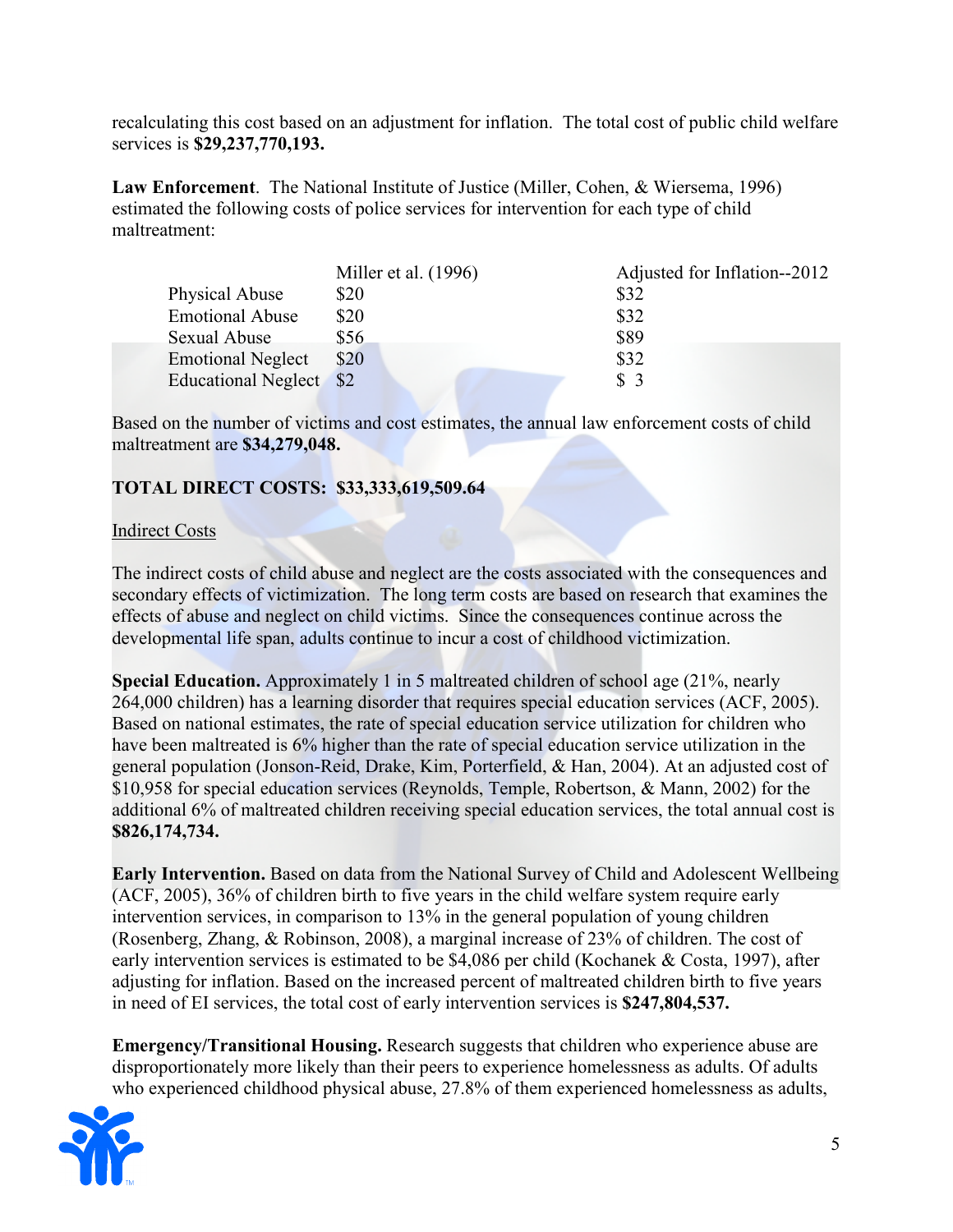compared to 2.4% who had not experienced physical abuse – for a difference of 25.4%. Of adults who had experienced sexual abuse,  $6.4\%$  experienced homelessness as adults compared to  $4.1\%$ who had not experienced sexual abuse – for a difference of 2.3% (Herman, Susser, Struening,  $\&$ Link, 1997). The estimated cost of emergency shelter utilization adjusted for inflation is \$12,658 (Spellman, Khadduri, Sokol, & Leopold, 2010) for a total cost of **\$1,606,866,538**.

**Mental Health and Health Care.** We calculated a conservative estimate of the marginal adjusted cost of physical and mental health care. Based on the average annual health care cost for women who had experienced either physical or sexual abuse vs. those with no childhood abuse history, the adjusted cost associated with receiving services is \$591 (Bonomi et al., 2008). Considering only the NIS4 estimates for victims of physical or sexual abuse, the total estimated cost of **\$270,864,199**.

**Juvenile Delinquency.** Research on the effects of child maltreatment reports a correlation between maltreatment and subsequent juvenile delinquency. Widom and Maxfield (2001) estimate that slightly more than 1 in 4 maltreated children (27%) will engage in an act of juvenile delinquency as an adolescent, compared to 17% of children in the general population, for a difference of 10%. A conservative estimate is that 125,660 maltreatment victims engage in an act of delinquency each year at a cost of \$26,652 per child (Reynolds et al., 2002)—including administrative costs associated with arrest, adjudication, and incarceration, the cost of delinquency is **\$3,416,149,283.** 

**Adult Criminal Justice Costs**. The U.S. Justice Department estimates that the annual direct cost of adult criminal behavior is \$227.6 billion (Kyckelhahn, 2011). The National Institute of Justice states that 13% of all violent crime can be attributed to early child maltreatment (Miller, Cohen, & Wiersema, 1996). The total adult criminal justice costs attributable to child abuse and neglect is **\$32,724,767,699.** 

**Lost Worker Productivity.** Studies of the developmental consequences of child maltreatment find that abused and neglected children are more likely than non-maltreated children to be unemployed or underemployed. Currie and Widom (2010) estimated that adults with experiences of child maltreatment make, on average, \$5,000 less annually than adults without histories of child maltreatment. After adjusting this for inflation, and without calculating low worker productivity attributable to physical and mental health consequences of child maltreatment, the most conservative estimate of lost worker productivity annually is approximately \$6,234 per year per child. The total cost of lost productivity is **\$7,834,164,589.** 

### **TOTAL INDIRECT COSTS: \$46,926,791,578.**

**TOTAL DIRECT AND INDIRECT COST OF CHILD ABUSE AND NEGLECT: \$80,260,411,087.** 

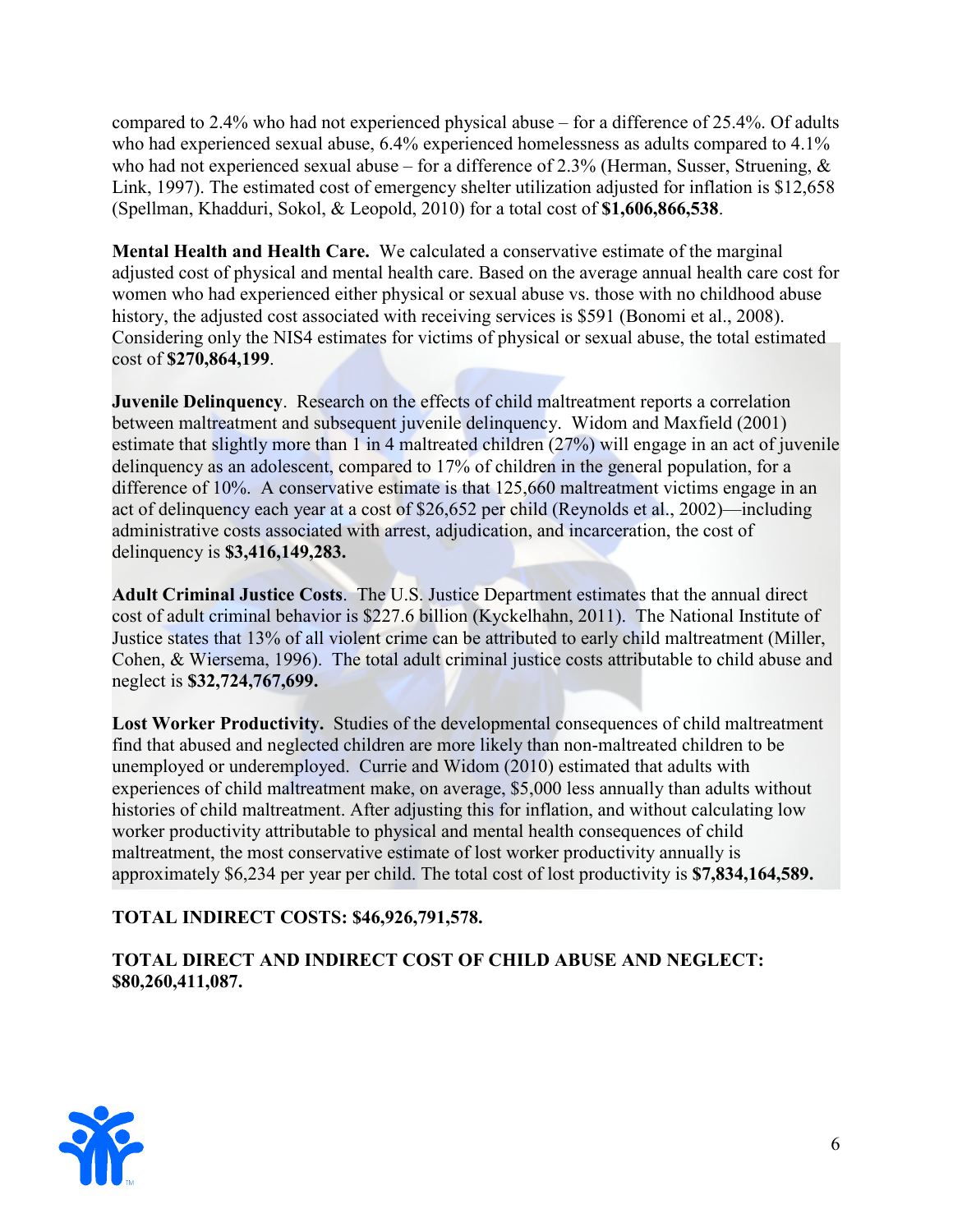#### **References**

- Administration on Children and Families (2005). *National Survey of Child and Adolescent Well Being: No. 3: Children's cognitive and socioemotional development and their receipt of special educational and mental health services*. Washington D.C.: U.S. Department of Health and Human Services.
- Administration on Children and Families (2005). *National Survey of Child and Adolescent Well Being: No. 10: From Early Involvement with Child Welfare Services to School Entry: Wave 5 Follow-Up of Infants in the National Survey of Child and Adolescent Well-Being*. Washington D.C.: U.S. Department of Health and Human Services.
- Bonomi, A.E., Anderson, M.L., Rivara, F.P., Cannon, E.A., Fishman, P.A., Carrell, D., Reid, R.J., & Thompson, R.S. (2008). Health care utilization and costs associated with child abuse. *Journal of General Internal Medicine, 23,* 294-299.
- Corso, P.S., & Fertig, AR. (2010). The economic impact of child maltreatment in the United States: Are the estimates credible? *Child Abuse & Neglect, 34*(5), 296-304.
- Currie, J. & Widom, C. S. (2010). Long-term consequences of child abuse and neglect on adult economic well-being. *Child Maltreatment, 15,* 111-120.
- Daro, D. (1988). Confronting child abuse: Research for effective program design. New York: Free Press.
- DeVooght, K., Allen, T., & Geen, R. (2009). Federal, state, and local spending to address child abuse & neglect in SFY 2006. Washington DC: Child Trends.
- Fang, X., Brown, D.S., Florence, C.S., & Mercy, J.A. (2012). The economic burden of child maltreatment in the United States and implications for prevention. *Child Abuse & Neglect, 36*(2), 156-165.
- Fromm, S. (2001). Total estimated cost of child abuse and neglect in the United States. Chicago: Prevent Child Abuse America.
- Herman, D.B., Susser, E.S., Struening, E.L., Link, L.B. (1997). Adverse childhood experiences: Are they risk factors for adult homelessness? *American Journal of Public Health, 87,*  249-255.
- Healthcare Cost and Utilization Project, Agency for Healthcare Research and Quality, USDHHS, Rockville, MD. Accessed online at http://hcupnet.ahrq.gov/, April 4, 2012.
- Jonson-Reid, M., Drake, B., Kim, J., Porterfield, S., & Han, L. (2004). A prospective analysis of the relationship between reported child maltreatment and special education eligibility among poor children. *Child Maltreatment, 9*(4), 382-394.

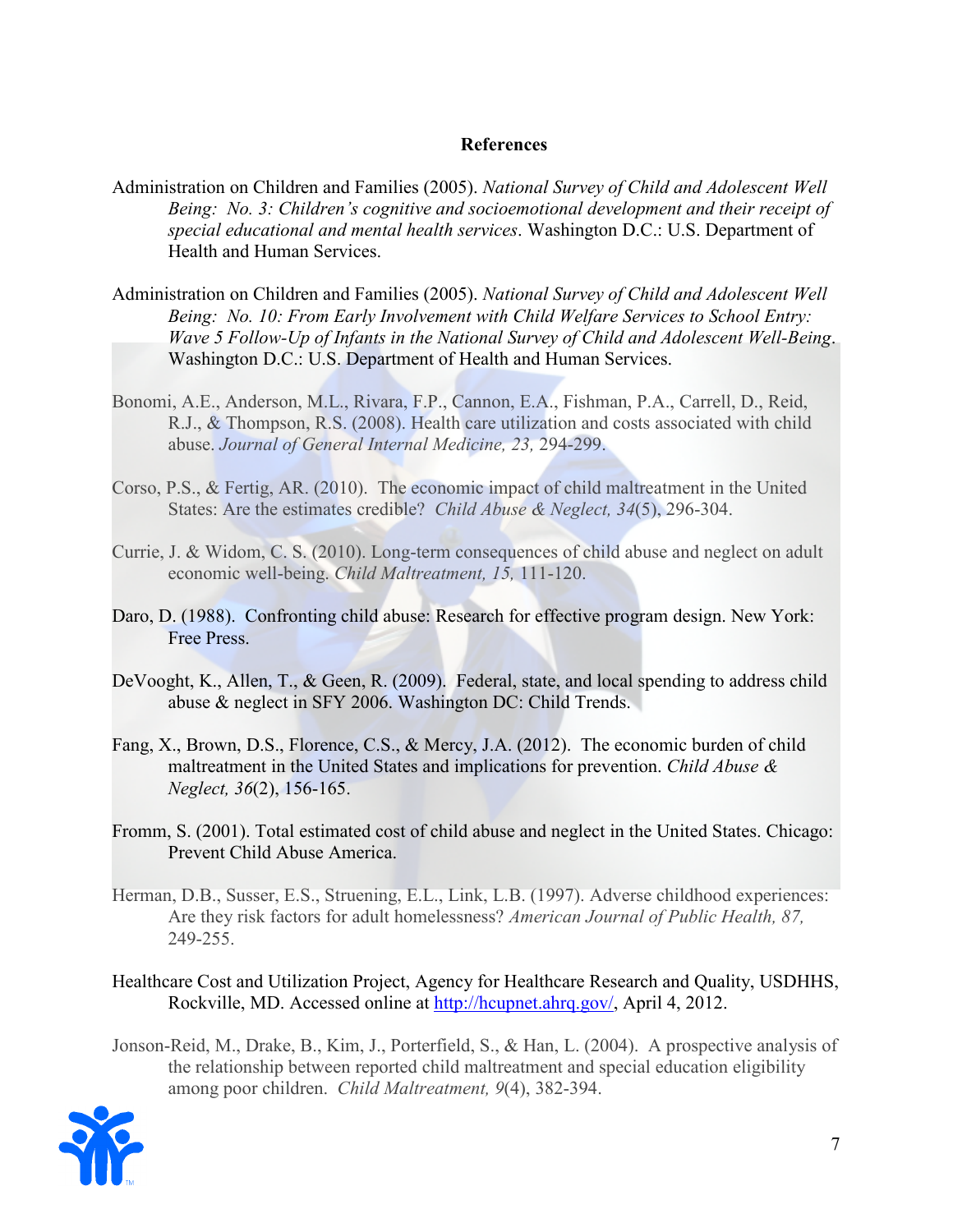- Kochanek, T.T. and Costa, C.H. (1997). A multi-site, cost analysis study of early intervention services. Providence: Early Childhood Research Institute. Accessed at http://www.eric.ed.gov/PDFS/ED410716.pdf, April 5, 2012.
- Kyckelhahn, T.(2011). Justice expenditures and employment, FY 1982 2007 statistical tables. Bureau of Justice Statistics. Washington, D.C.: U.S. Department of Justice.
- Miller, T.R., Cohen, M.A., & Wiersema, B. (1996) *Victim costs and consequences: A new look.*  The National Institute of Justice.
- Reynolds, A.J., Temple, J.A., Robertson, D.L., & Mann, E.A. (2002). Age 21 cost-benefit analysis of the Title I Chicago Parent-Child Canters, *Educational Evaluation and Policy Analysis, 24,* 267-303.
- Rosenberg, S.A., Zhang, D., Robinson, C.C. (2008). Prevalence of Developmental Delays and Participation in Early Intervention Services for Young Children. Pediatrics, 121(6), e1503-e1509.
- Scarcella, C.A., Bess, R., Zielewski, E.H., & Geen, R. (2006). *The cost of protecting vulnerable children V: Understanding state variation in child welfare financing. The Urban Institute.* Retrieved August 27, 2007 from http://www.urban.org/UploadedPDF/311314\_vulnerable\_children.pdf
- Sedlak, A.J., & Broadhurst, D.D. (1996). *The third national incidence study of child abuse and neglect (NIS-3).* Washington, DC: U.S. Department of Health and Human Services.
- Sedlak, A.J., Mettenberg, J., Basena, M., Petta, I., McPherson, K., Greene, A., & Spencer, L. (2010). *Fourth national incidence study of child abuse and neglect (NIS-4).* Washington, DC: U.S. Department of Health and Human Services.
- Spellman, B., Khadduri, J., Sokol, B., Leopold, J. (2010). Costs associated with first-time homelessness for families and individuals. Washington, D.C.: US Department of Housing and Urban Development, Office of Policy Development and Research. Retrieved from the Web on April 4, 2012 at http://www.huduser.org/portal/publications/povsoc/cost\_homelessness.html
- Wang, C. & Holton, J.K. (2007). Total Estimated Cost of Child Abuse and Neglect in the United States. Chicago: Prevent Child Abuse America.
- Widom, C.S. & Maxfield, M.G. (2001). An update on the "Cycle of Violence." National Institute of Justice Research in Brief, Department of Justice, Office of Justice Programs.